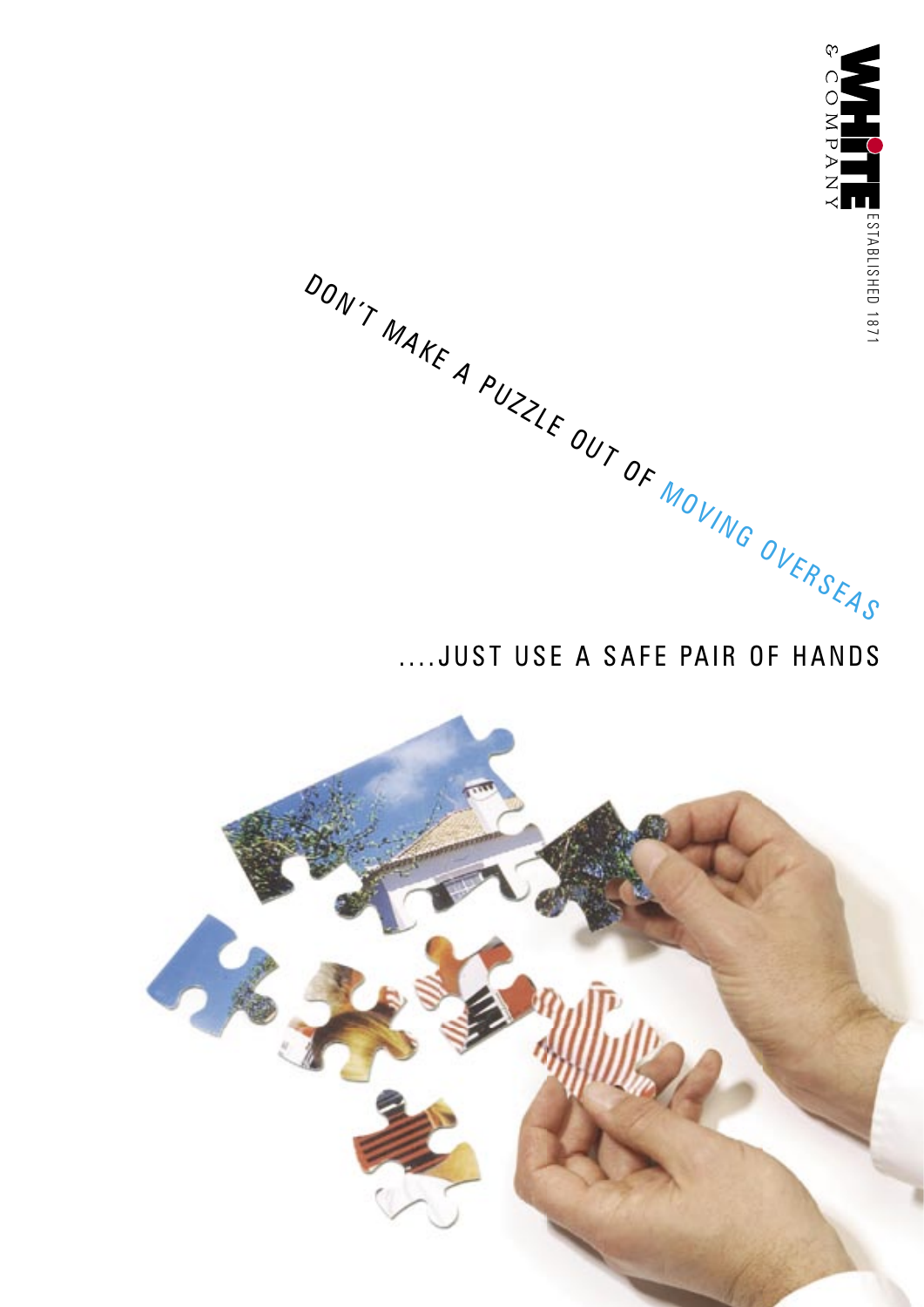![](_page_1_Picture_0.jpeg)

You're moving overseas. There's no need for anyone to make a drama out of what should be an exciting time in your life. You may be

![](_page_1_Picture_2.jpeg)

planning to retire to a new home in France, or perhaps taking your family with you on a new job posting - whatever the reason, moving to another country should not be something to worry about.

White & Company has been moving people around the world for over a century. Its containers go by sea to major destinations the world over. For those in a hurry, household effects can travel by air for a speedy family settling in. While the modern vehicle fleet delivers door to door anywhere in Europe.

Not everyone wants to take all their belongings on an overseas assignment, so up and down the country, White & Company has modern, containerised warehousing suitable for short or long term storage. Your goods are packed into containers at

### STRONG, DEPENDABLE, CAPABLE AND INDEPENDENT WITH SKILLED

![](_page_1_Picture_7.jpeg)

![](_page_1_Picture_8.jpeg)

residence and then taken into store without being handled again - that ensures their security and peace of mind.

As you might expect, computer systems monitor your shipment and the company works with a network of well established agents throughout the world, to make sure that your entire relocation works seamlessly from departure to destination. But during the whole move process you will only have to deal with a single coordinator to make sure that every aspect of your move goes like clockwork.

![](_page_1_Picture_11.jpeg)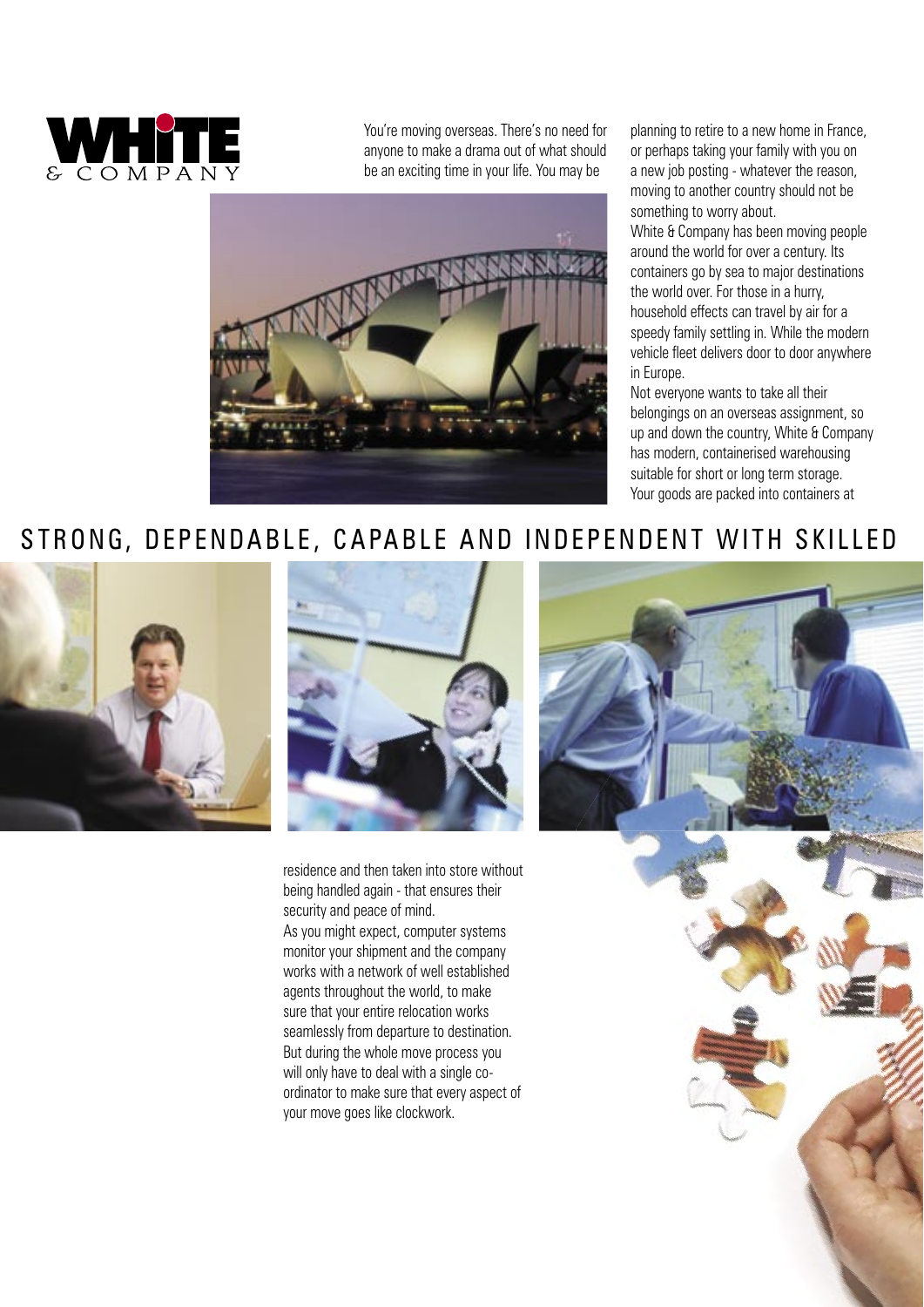![](_page_2_Picture_0.jpeg)

With White & Company, what you see is what you get. It owns everything it uses and does not rely on any commercial networks. In this way it retains tight control of every aspect of its service. In addition to having BS EN12522 for the entire group, White & Company holds the coveted FIDI-FAIM accreditation. This is the only quality programme in the world dedicated to international moving and independently audited by the global management company Ernst & Young. FAIM covers the entire international moving process, from the day you contact the office to all the financial, administrative and operational steps along the way.

### AND EXPERIENCED HANDS....PLANNING YOUR MOVE OVERSEAS

![](_page_2_Picture_3.jpeg)

When you move overseas, settling in is a vital part of the process. That's why White & Company will discuss your needs in detail - for instance, to make sure toys arrive at the front of the shipment for quick access, that any goods requiring steam cleaning are done well in advance, and that no part of the consignment infringes local regulations at the destination.

Moving overseas should be an exciting time in your life and by taking care of the fundamentals, White & Company lets you and your family concentrate on getting ready for the new adventure.

Wherever you are going, White & Company will take care of the details, such as taking into account local climate, shipping routes and the stability of your effects, so that the correct packing materials and wrapping techniques are used to ensure your belongings arrive at their new home just as you left them.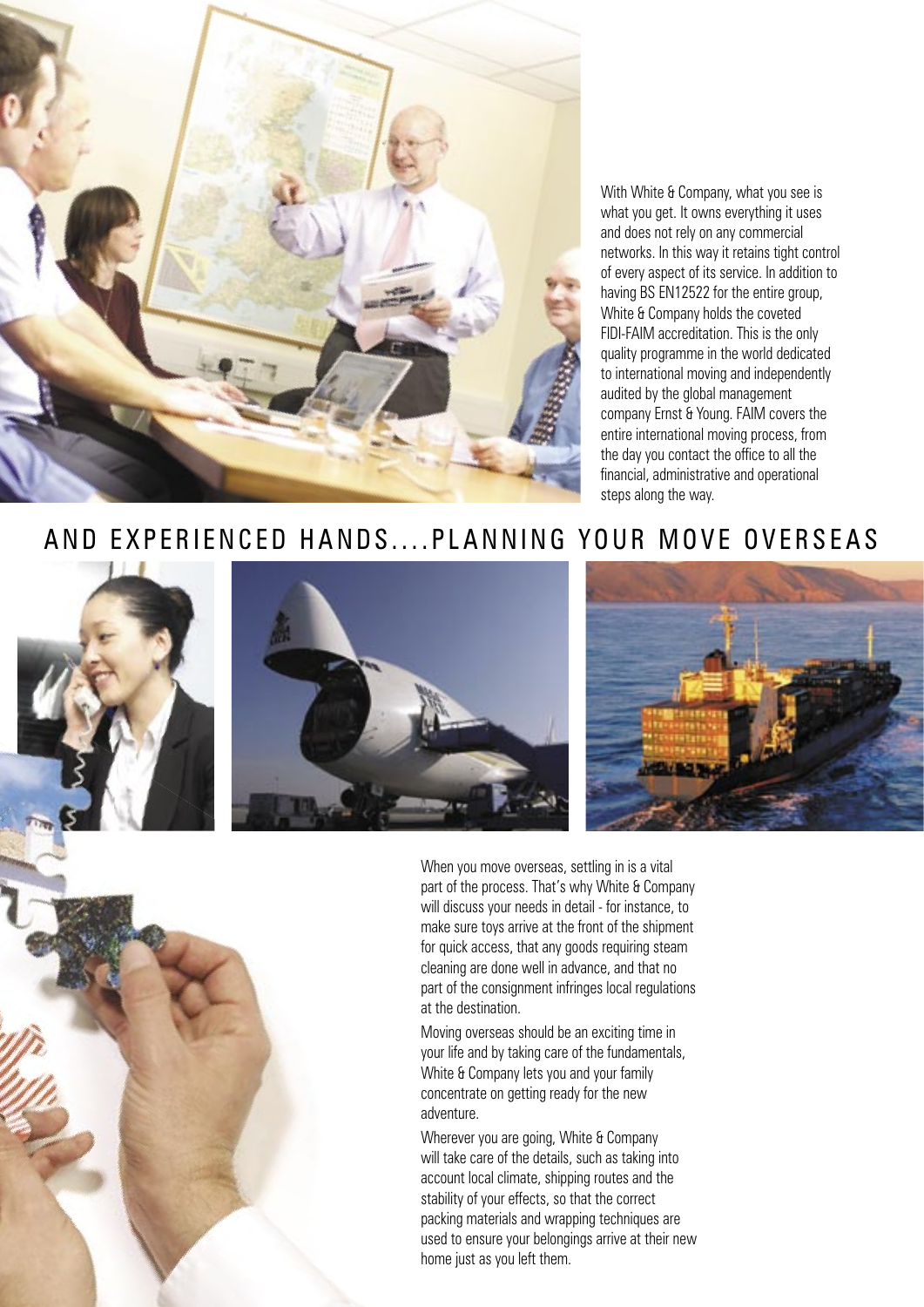Moving can be an unsettling time - wherever the new location. So White & Company staff seek to ease the anxieties of families by discussing the move in detail, describing how personal effects will be packed and moved, agreeing timetables, giving advice and sorting out special concerns such as the movement of pets or cars. One of the company's great strengths is that its service is total - it owns a large, modern vehicle fleet, employs a high calibre permanent staff and operates its own network of wholly owned branches. That's real strength for you.

![](_page_3_Picture_1.jpeg)

## ONE COMPANY, ONE CONTACT HANDLES YOUR MOVE OVERSEAS

![](_page_3_Picture_3.jpeg)

![](_page_3_Picture_4.jpeg)

One of the largest and most versatile fleets in the moving industry covers the whole of Europe. Through seventeen fully operational branches, customers have a personal, experienced moving service almost on their doorstep.

High quality packing materials, skilled packers, modern and well-equipped vehicles all combine to provide a reliable, professional move to any part of Europe. In addition, regular vehicle services to major European cities means that part-loads can be collected or delivered economically.

In the UK, White & Company serves all the offshore islands. As well as having its own facilities on the main Channel Islands, it offers regular services to and from all coastal islands from the North or the South of the country.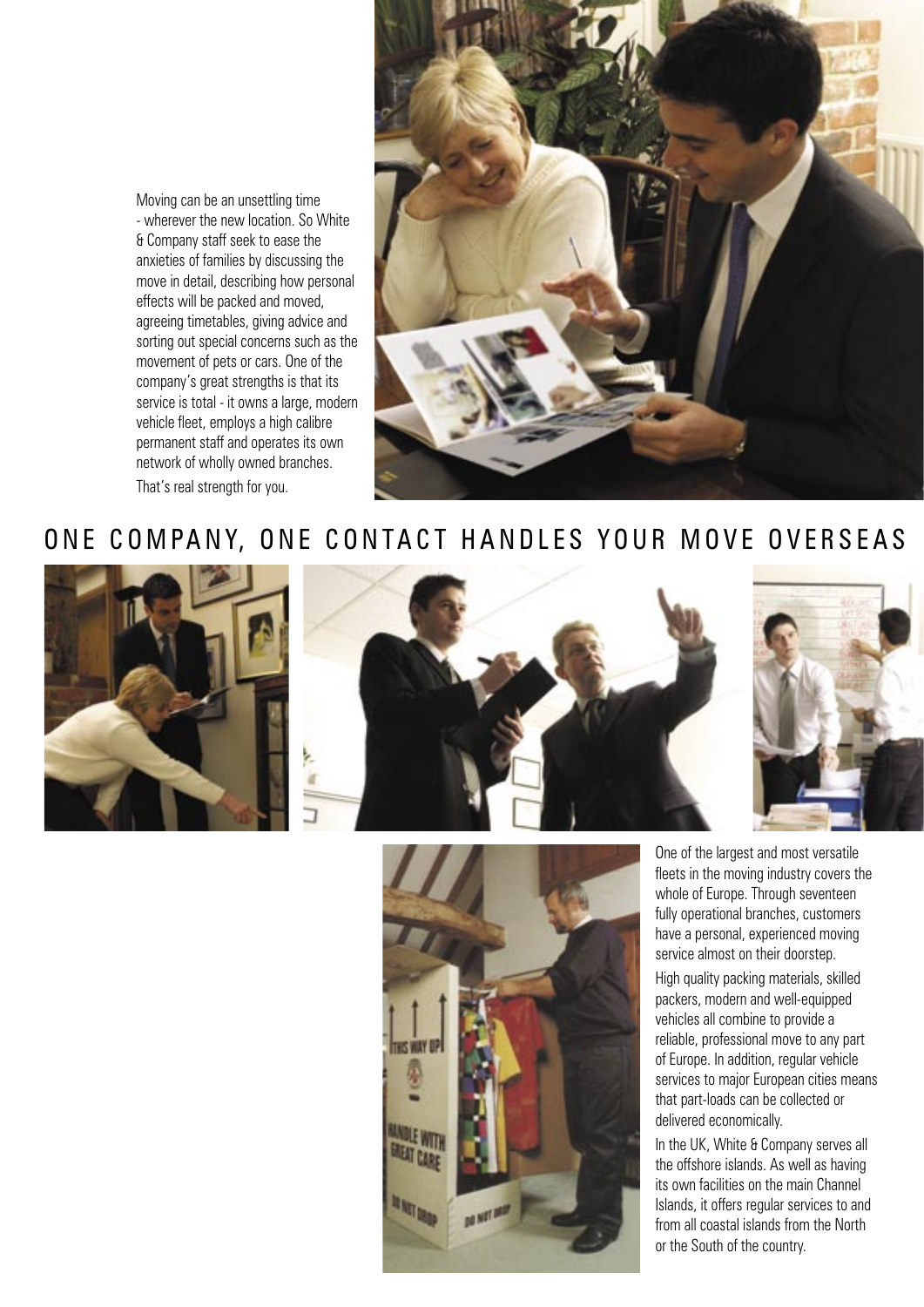![](_page_4_Picture_0.jpeg)

Every aspect of an international move is handled by White & Company from documentation at origin to delivery to the new home at destination. To help people settle into their new homes more quickly, White & Company offers a split-freight service. This means that personal effects can be sent by air freight so that the new home can be more welcoming to a family, while the bulk of the shipment follows by sea container. And because the family can settle into its new home more quickly, local hotel bills are reduced. On arrival, the shipment will be handled by an experienced moving company (usually a member of the FIDI or OMNI global network), cleared through Customs and delivered. White & Company has long standing relationships with leading moving companies throughout the world.

#### FROM START TO FINISH....

![](_page_4_Picture_3.jpeg)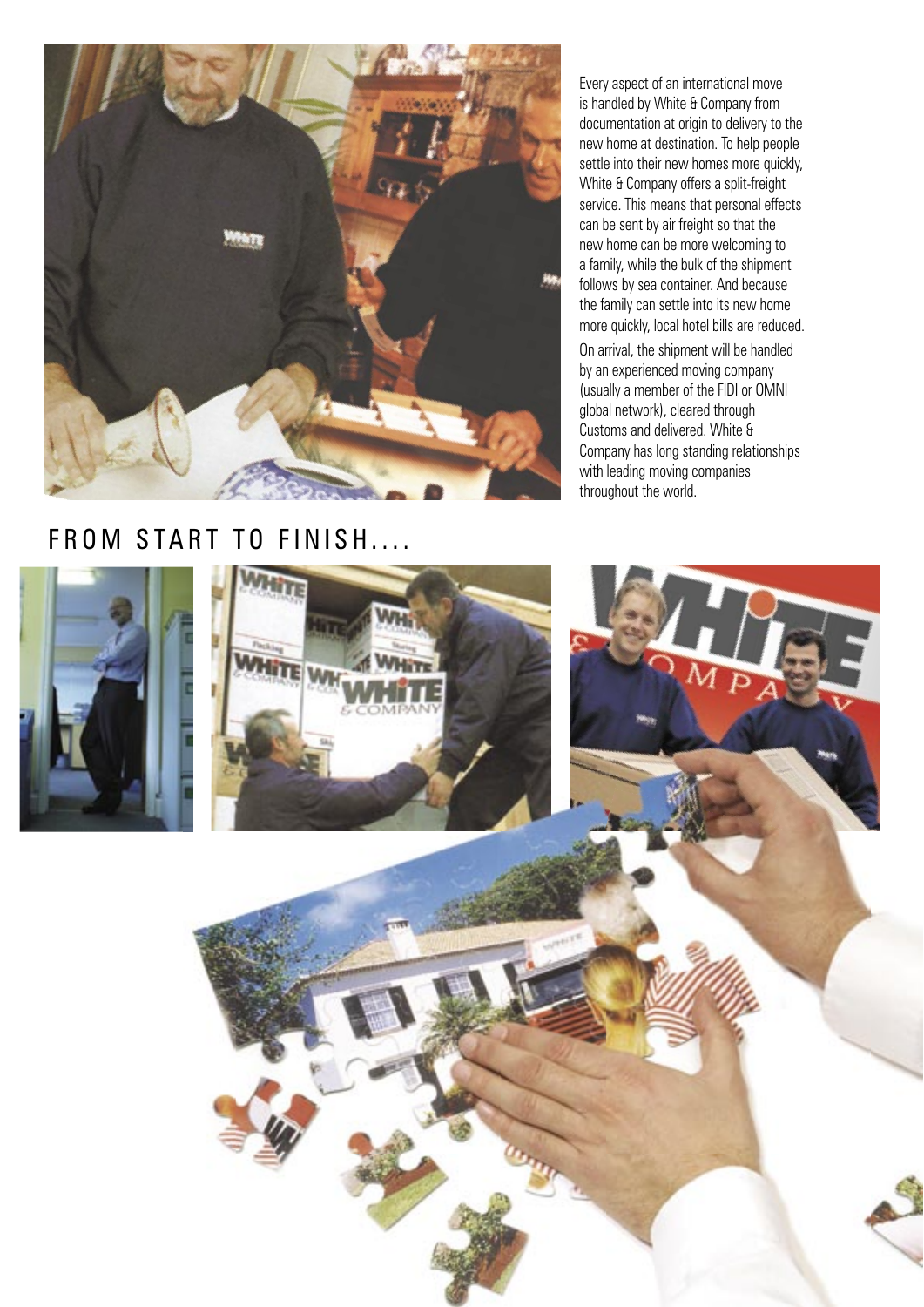![](_page_5_Picture_0.jpeg)

If you are relocating personnel, moving one employee or hundreds, one mile or ten thousand. Split shipments, multiple destinations, part or full loads...these are everyday events to White & Company. As well as road services covering the whole of England, Scotland and Wales, the company has offices in the Channel Islands and offers offshore services throughout the UK.

Within Europe, regular road services enable all major cities to be scheduled for full or part loads. In addition, third party moves within the EU are carried out by White & Company crews and vehicles. Branch offices in Germany and the Balearic Islands offer local facilities for North and South bound traffic.

Further afield, the company has a global network of approved agents providing quality destination services.

### A COMPANY THAT'S BIG ENOUGH TO HANDLE

![](_page_5_Picture_6.jpeg)

![](_page_5_Picture_7.jpeg)

Having good connections is vital - the one thing no one wants is for your container of household effects to be sitting on the docks for a week, clocking up demurrage charges. You also want someone who can whisk your belongings through Customs and make sure everything is in order for final delivery. Many overseas agents have their own bonded areas which will speed things up for you.

Once your belongings have cleared Customs, you will be contacted to discuss when it is convenient to deliver them, Regular communications is important at this stage and White & Company will make sure you have the same friendly service at destination as you enjoyed at departure.

![](_page_5_Picture_10.jpeg)

If something has to stay behind, modern, containerised storage is also available throughout the country. All the facilities are purpose-built as furniture warehouses using storage containers.

Specially designed vehicles take the containers to the home where they are carefully packed and returned to the warehouse. On arrival, they are put straight into store in their designated location without further handling, so reducing the risk of damage. While in store, items such as carpets and rugs can be cleaned if required.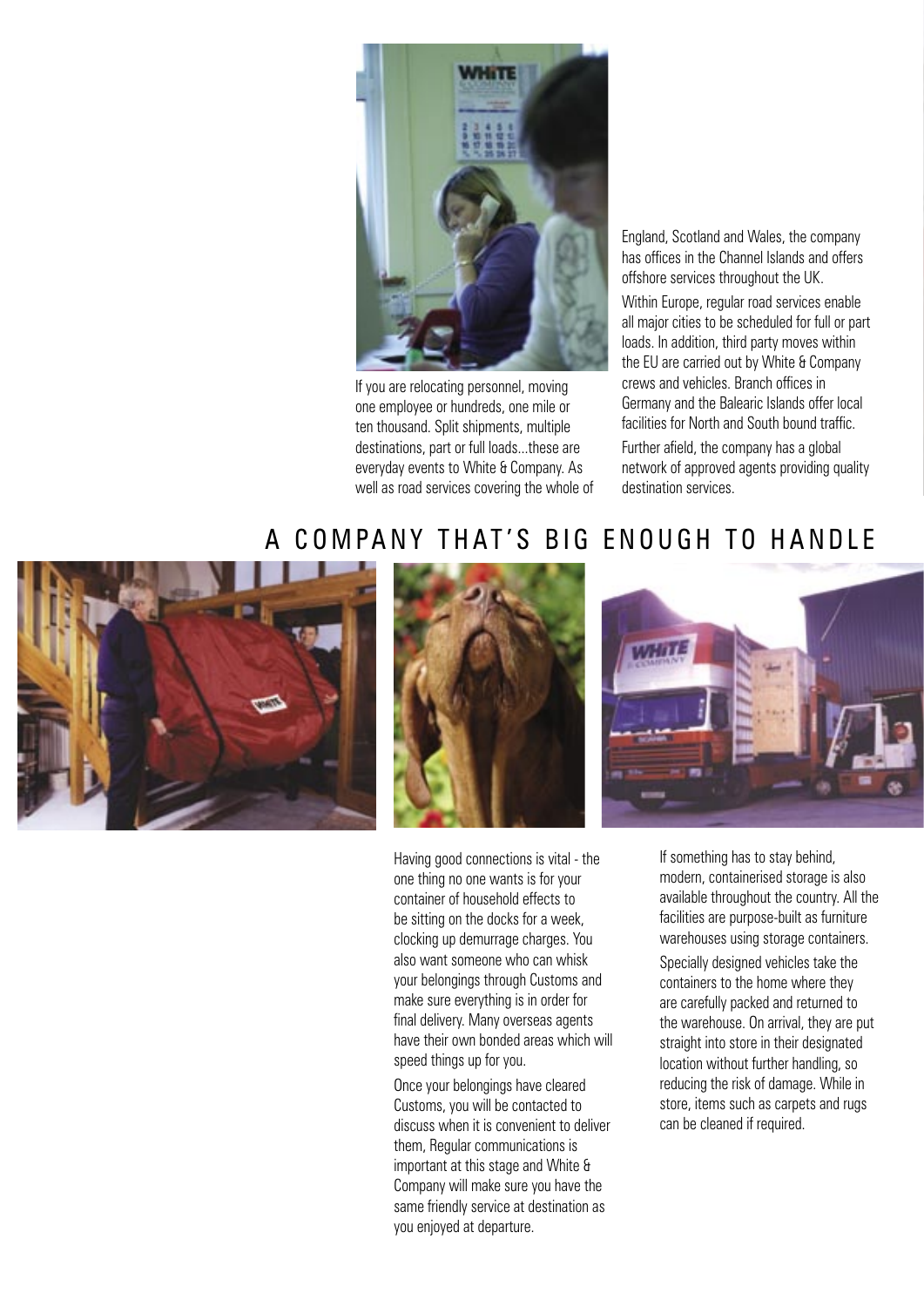![](_page_6_Picture_0.jpeg)

### EVERY DETAIL OF YOUR OVERSEAS MOVE

![](_page_6_Picture_2.jpeg)

When the customer is ready to take delivery, the goods are taken straight from the depository still in their containers loaded onto the van and delivered. White & Company was one of the first companies in Europe to adopt this containerised storage system which eliminates handling, is pilfer-proof and ensures that household effects remain in good condition throughout their storage period.

![](_page_6_Picture_4.jpeg)